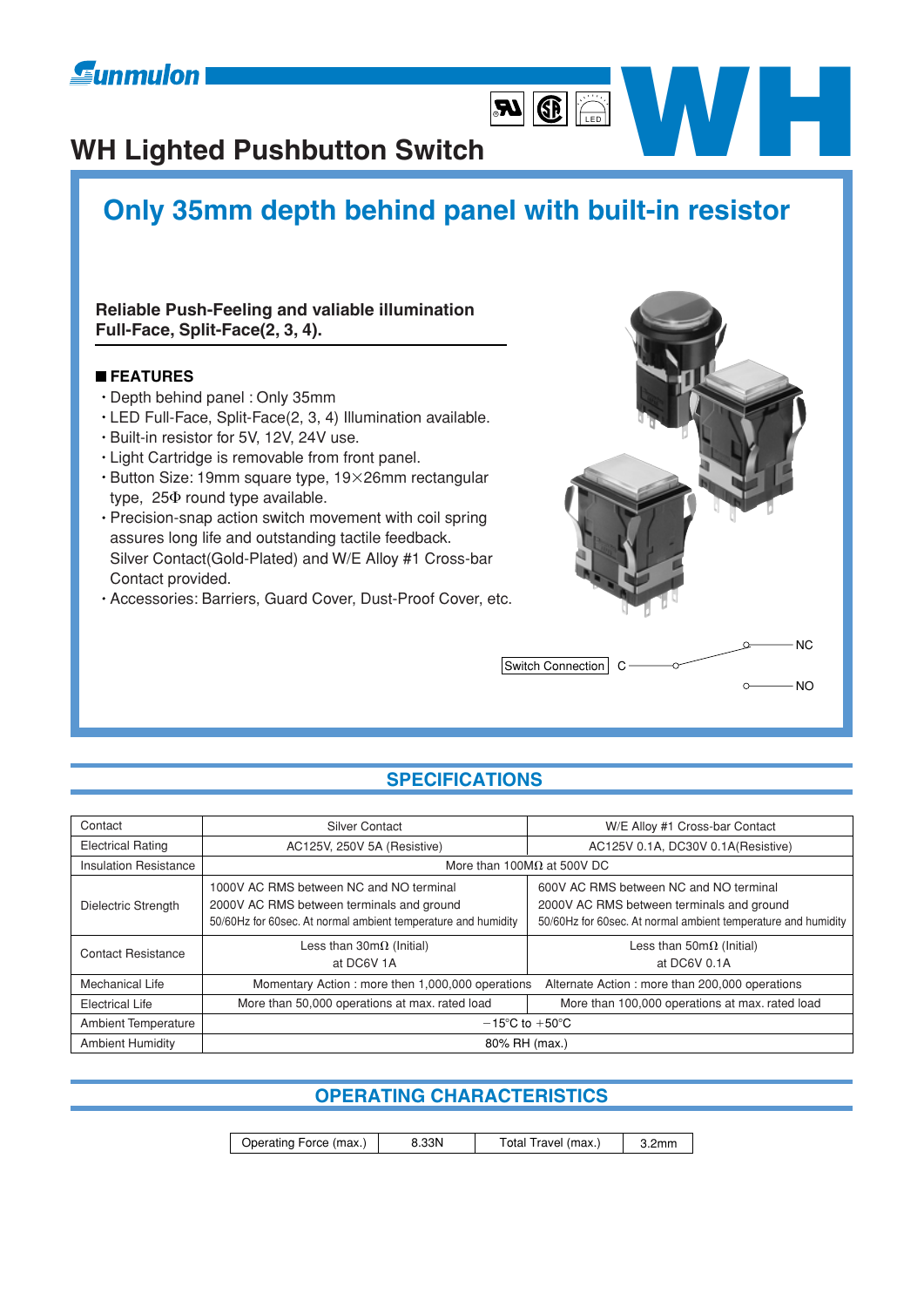

### **STRUCTURE**

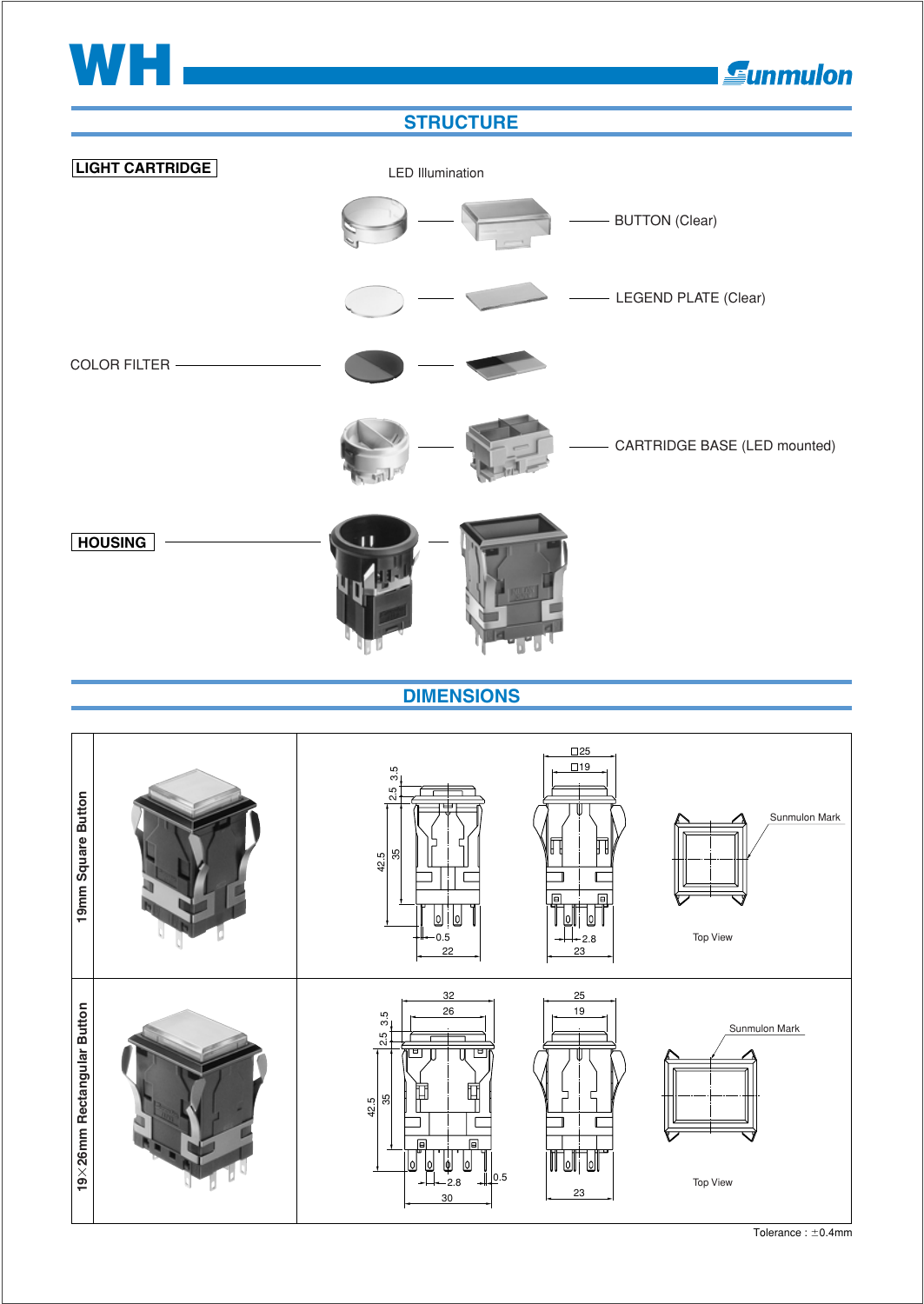### **Sunmulon**

# **WH**

### **DIMENSIONS**



### **INTERNAL CONNECTION ARRANGEMENTS**

### **LED ILLUMINATION**



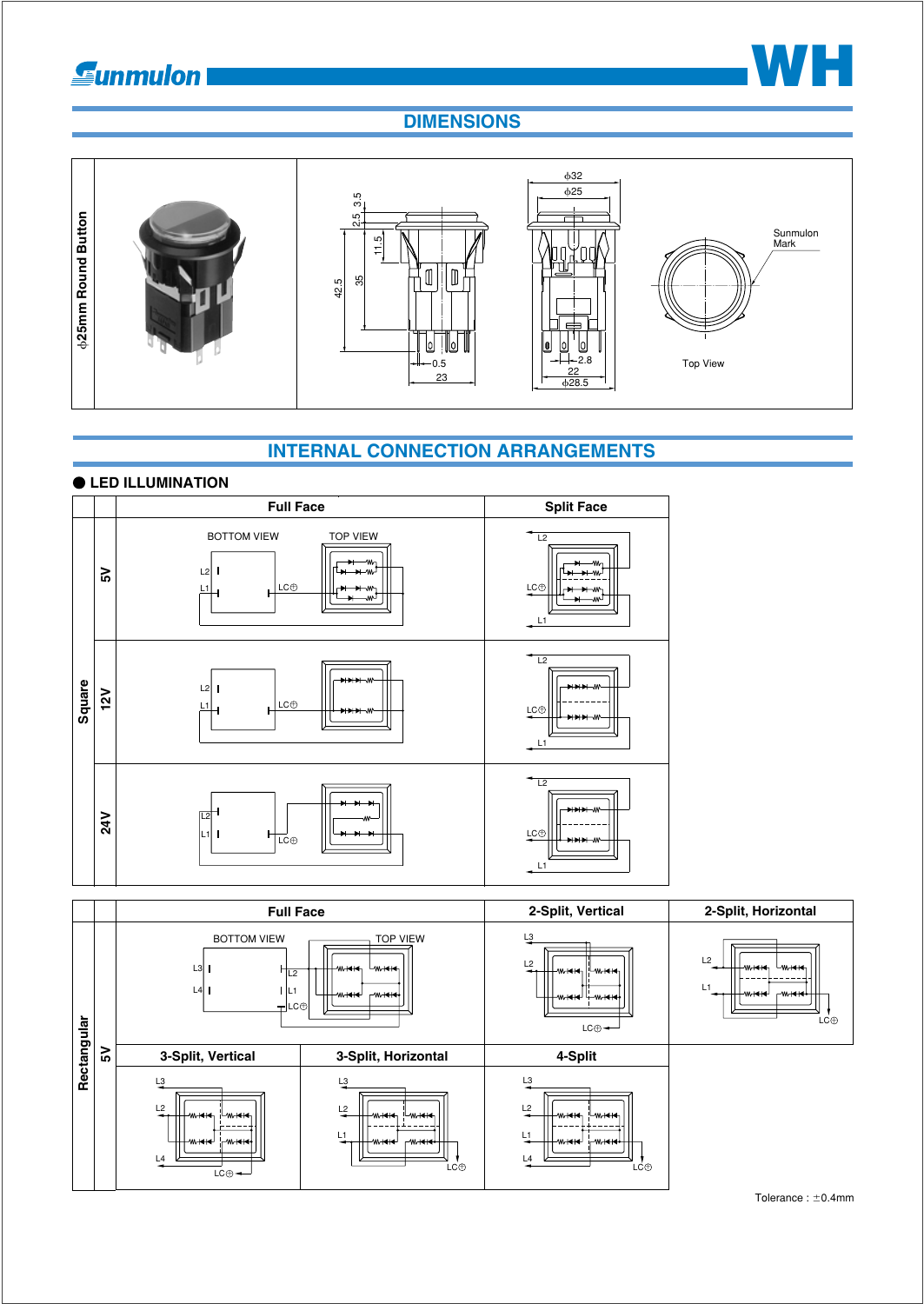# **WH**

### **INTERNAL CONNECTION ARRANGEMENTS**

### **LED ILLUMINATION**



|       |    | <b>Full Face</b>                                                             |                                                           | 2-Split, Horizontal             | 3-Split, Vertical                 |
|-------|----|------------------------------------------------------------------------------|-----------------------------------------------------------|---------------------------------|-----------------------------------|
| Round | 29 | <b>BOTTOM VIEW</b><br>$\overline{L3}$<br>$\overline{14}$<br>L2<br>$LC\oplus$ | <b>TOP VIEW</b>                                           | $L3 -$<br>$L2 -$<br>$LC \oplus$ | $L4 -$<br>$L2 -$<br>LC⊕<br>$L1 -$ |
|       |    | 3-Split, Horizontal                                                          | 4-Split                                                   |                                 |                                   |
|       |    | $L4 -$<br>$L3 -$<br>$L2 -$<br>LC⊕-                                           | $\frac{L4}{L3}$ =<br>$L2 -$<br>LC <sup>O-</sup><br>$L1 -$ |                                 |                                   |

### *<u>Eunmulon</u>*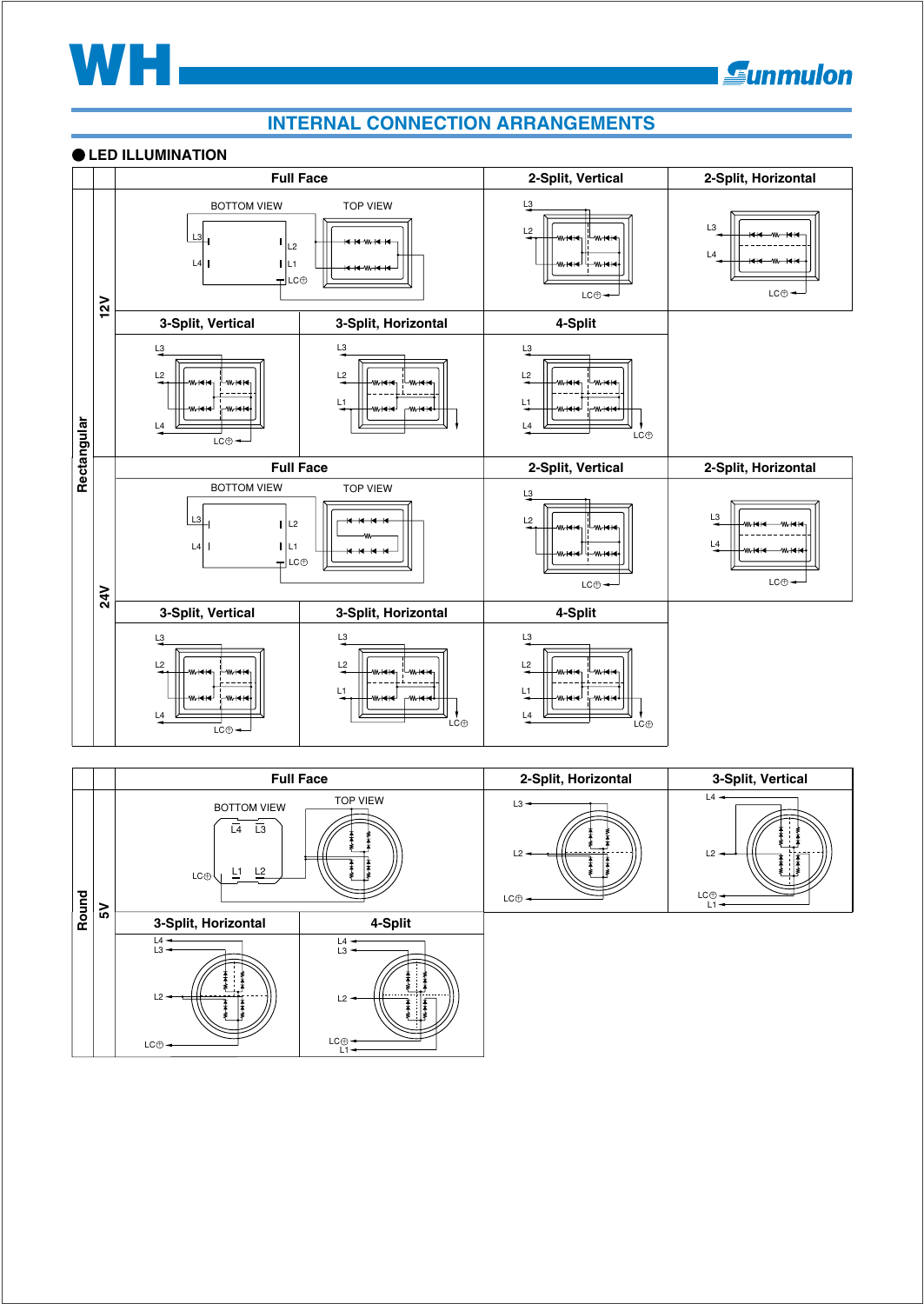

### **WHEN**  $\mathbf{W} = \mathbf{W} \mathbf{W}$

### **INTERNAL CONNECTION ARRANGEMENTS**

### **LED ILLUMINATION**

|       |     |                                                                                     | <b>Full Face</b>          | 2-Split, Horizontal                                | 3-Split, Vertical                           |
|-------|-----|-------------------------------------------------------------------------------------|---------------------------|----------------------------------------------------|---------------------------------------------|
|       | 12V | <b>BOTTOM VIEW</b><br>$\overline{L4}$ $\overline{L3}$<br>L2<br>ᅝ<br>$LC \oplus$     | <b>TOP VIEW</b>           | L <sub>3</sub><br>$L2 -$<br>$LC\oplus -$           | $L4 -$<br>$L2 -$<br>$LCO +$                 |
|       |     | 3-Split, Horizontal                                                                 | 4-Split                   |                                                    |                                             |
|       |     | $\frac{L4}{L3}$ $\leftarrow$<br>$L2 -$                                              | $\frac{L4}{L3}$<br>$L2 -$ |                                                    |                                             |
| Round |     | $LC\rightarrow$                                                                     | $LC\rightarrowLi -$       |                                                    |                                             |
|       |     |                                                                                     | <b>Full Face</b>          | 2-Split, Horizontal                                | 3-Split, Vertical                           |
|       |     |                                                                                     |                           |                                                    |                                             |
|       |     | <b>BOTTOM VIEW</b><br>$\overline{L4}$ $\overline{L3}$<br>$L1$ $L2$<br>$LC \oplus 1$ | <b>TOP VIEW</b>           | L <sub>3</sub><br>$L2 -$<br>$LC\oplus \rightarrow$ | $L4 -$<br>$L2 -$<br>$LC \oplus -$<br>$L1 -$ |
|       | 24V | 3-Split, Horizontal                                                                 | 4-Split                   |                                                    |                                             |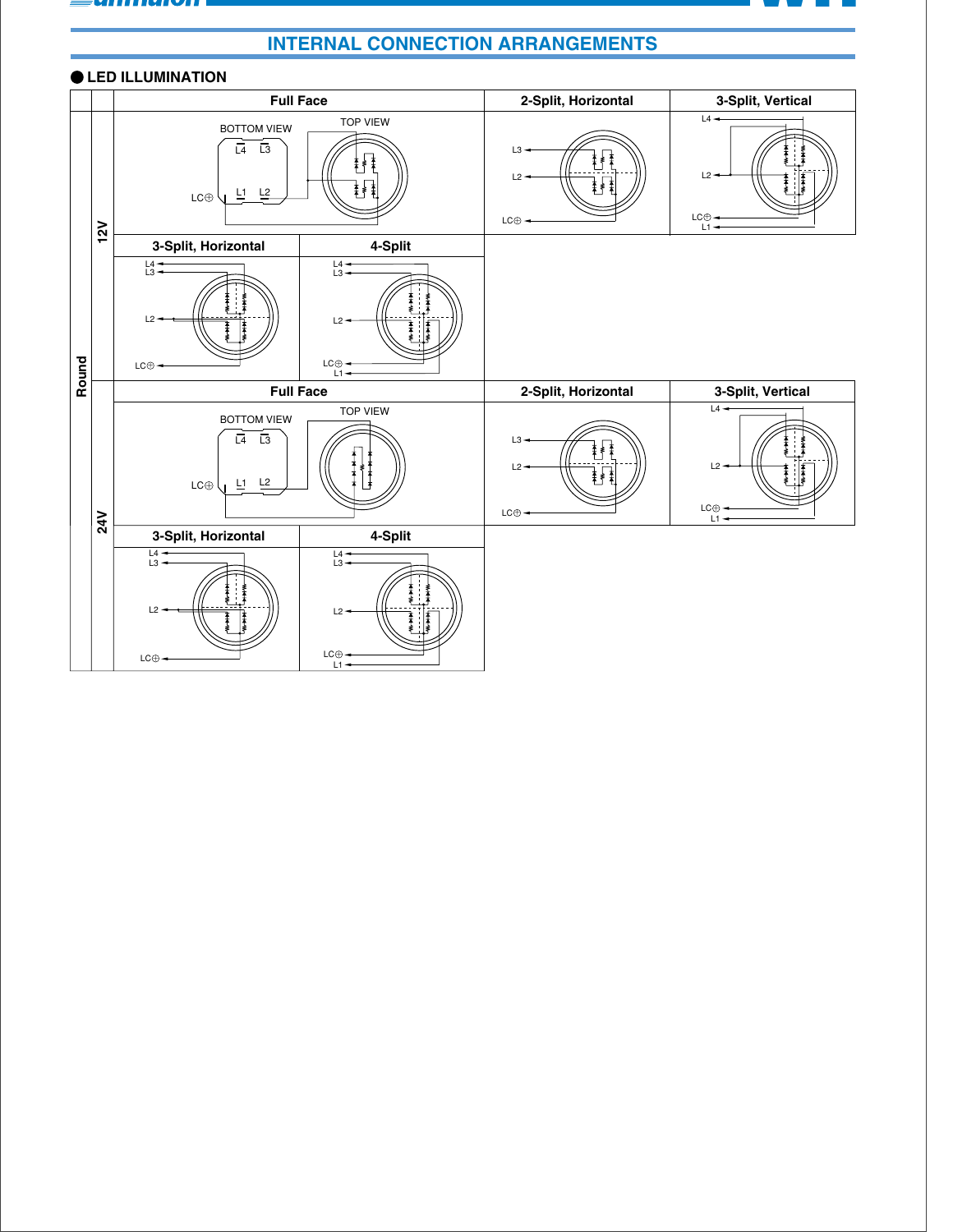

### **TERMINALS**

### **TERMINALS LAYOUT**





### **LED DATA**

|            | <b>OLED RATINGS</b> |    |                  |    |                |                |    |                |                     |                                |              |               |                            |   |                     |                |              |                                                    |                         |   |
|------------|---------------------|----|------------------|----|----------------|----------------|----|----------------|---------------------|--------------------------------|--------------|---------------|----------------------------|---|---------------------|----------------|--------------|----------------------------------------------------|-------------------------|---|
|            |                     |    |                  |    |                |                |    |                | Current Rating (mA) |                                |              |               |                            |   |                     |                |              |                                                    |                         |   |
|            | Type                |    | <b>Full Face</b> |    |                |                |    | 2-split Face   |                     |                                | 3-split Face |               |                            |   |                     |                | 4-split Face |                                                    |                         |   |
|            |                     |    |                  |    |                | $\frac{1}{2}$  | 1  | $\overline{c}$ | $\overline{c}$      | $\mathbf{1}$<br>$\overline{2}$ | $\mathbf{1}$ | $\frac{2}{3}$ | $\left(\frac{2}{3}\right)$ |   | $\overline{c}$<br>3 | $\frac{12}{3}$ |              | $\overline{2}$<br>$\overline{4}$<br>$\overline{3}$ | $\bigoplus_{i=1}^n A_i$ |   |
| Voltage    | Color               |    |                  | 1  |                | $\overline{2}$ |    | 2              |                     | $\overline{c}$                 |              | 2             | 3                          |   | 2                   | 3              |              | 2                                                  | 3                       | 4 |
| 5V         | Red                 | 8  | 16               | 16 | 4              | 4              | 8  | 8              | 8                   | 8                              | 8            | 4             | 4                          | 4 | 4                   | 8              | 4            | 4                                                  | 4                       | 4 |
|            | Green               | 16 | 32               | 32 | 8              | 8              | 16 | 16             | 16                  | 16                             | 16           | 8             | 8                          | 8 | 8                   | 16             | 8            | 8                                                  | 8                       | 8 |
|            | Yellow              | 12 | 24               | 24 | 6              | 6              | 12 | 12             | 12                  | 12                             | 12           | 6             | 6                          | 6 | 6                   | 12             | 6            | 6                                                  | 6                       | 6 |
|            | Red                 | 8  | 8                | 8  | 4              | 4              | 8  | 8              | 4                   | 4                              | 8            | 4             | 4                          | 4 | 4                   | 8              | 4            | 4                                                  | 4                       | 4 |
| 12V        | Green               | 16 | 16               | 16 | 8              | 8              | 16 | 16             | 8                   | 8                              | 16           | 8             | 8                          | 8 | 8                   | 16             | 8            | 8                                                  | 8                       | 8 |
|            | Yellow              | 12 | 12               | 12 | 6              | 6              | 12 | 12             | 6                   | 6                              | 12           | 6             | 6                          | 6 | 6                   | 12             | 6            | 6                                                  | 6                       | 6 |
|            | Red                 | 4  | 4                | 4  | $\overline{4}$ | 4              | 8  | 8              | 4                   | 4                              | 8            | 4             | 4                          | 4 | 4                   | 8              | 4            | 4                                                  | 4                       | 4 |
| <b>24V</b> | Green               | 8  | 8                | 8  | 8              | 8              | 16 | 16             | 8                   | 8                              | 16           | 8             | 8                          | 8 | 8                   | 16             | 8            | 8                                                  | 8                       | 8 |
|            | Yellow              | 6  | 6                | 6  | 6              | 6              | 12 | 12             | 6                   | 6                              | 12           | 6             | 6                          | 6 | 6                   | 12             | 6            | 6                                                  | 6                       | 6 |

Tolerance:  $\pm$ 0.4mm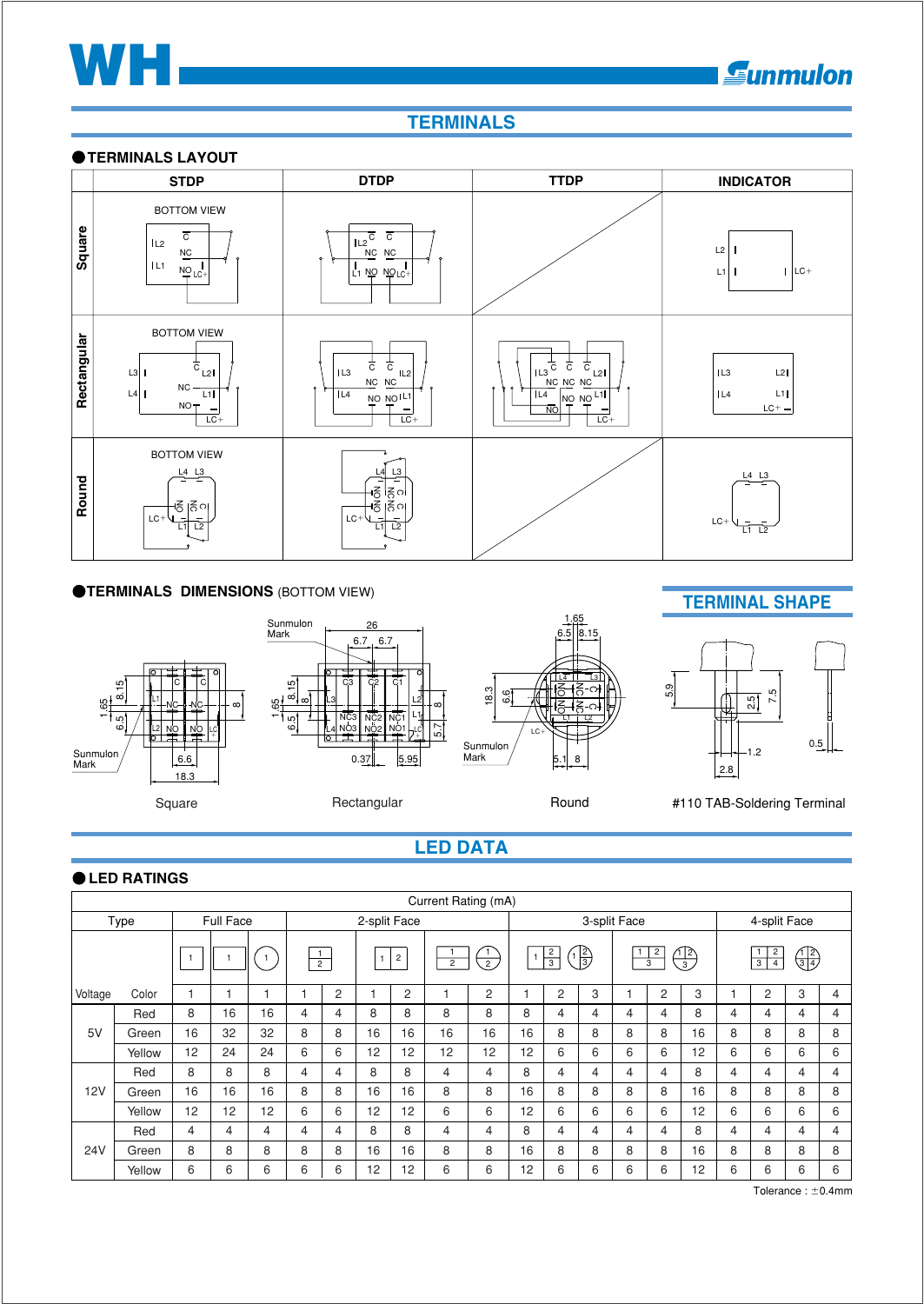### **Gunmulon**

### **PANEL LAYOUT / PANEL CUT DIMENSIONS**





 n : number of switches Tolerance :  $\pm$ 0.4mm

**WH**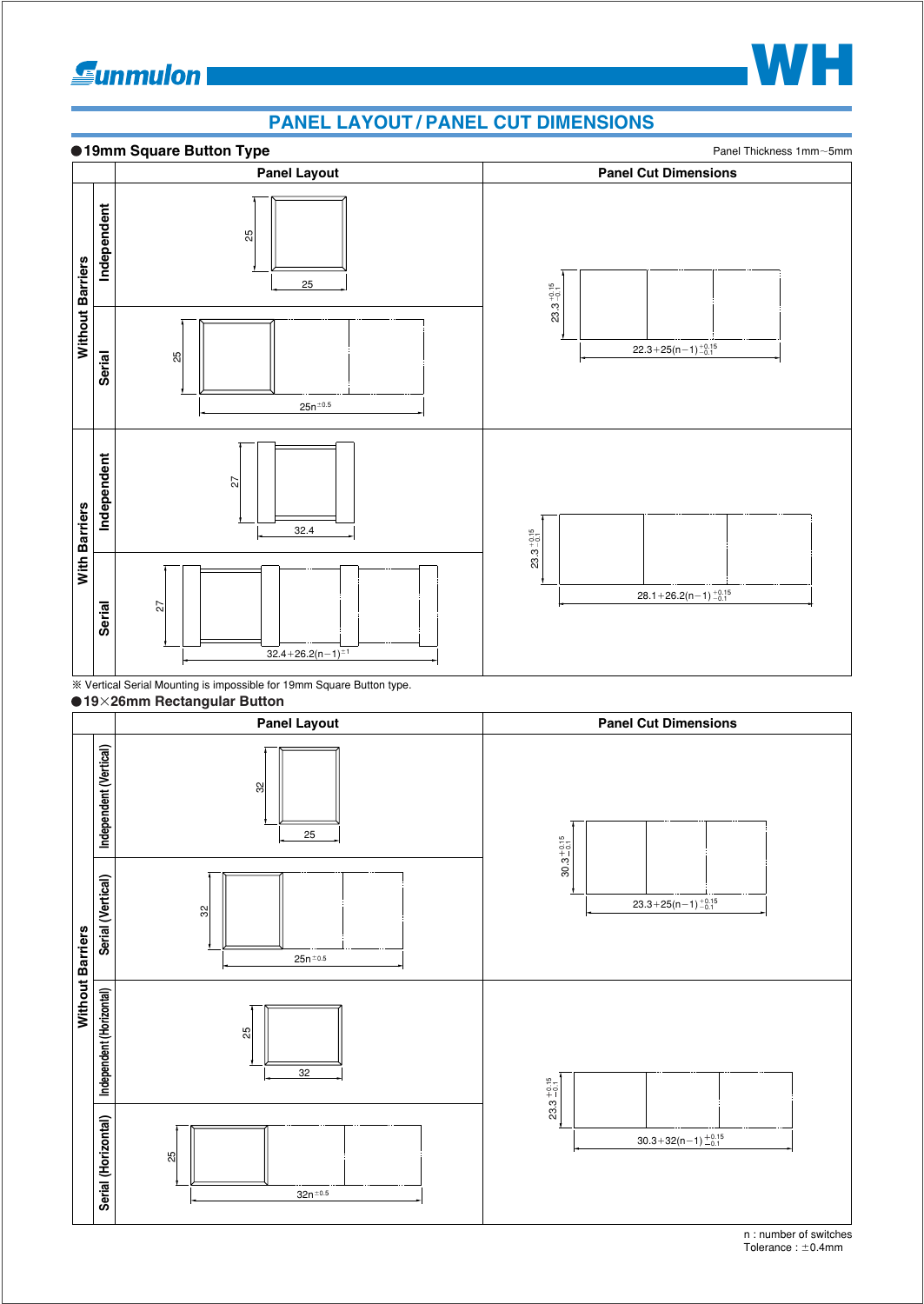

### **PANEL LAYOUT / PANEL CUT DIMENSIONS**



In case of Vertical Serial Mounting, please add suffix no. 011 after the order code.

n : number of switches

**Eunmulon** 

### $\bullet$  In case of block mounting, leave space between arrays as a figure.



### **25mm Round Button Type**



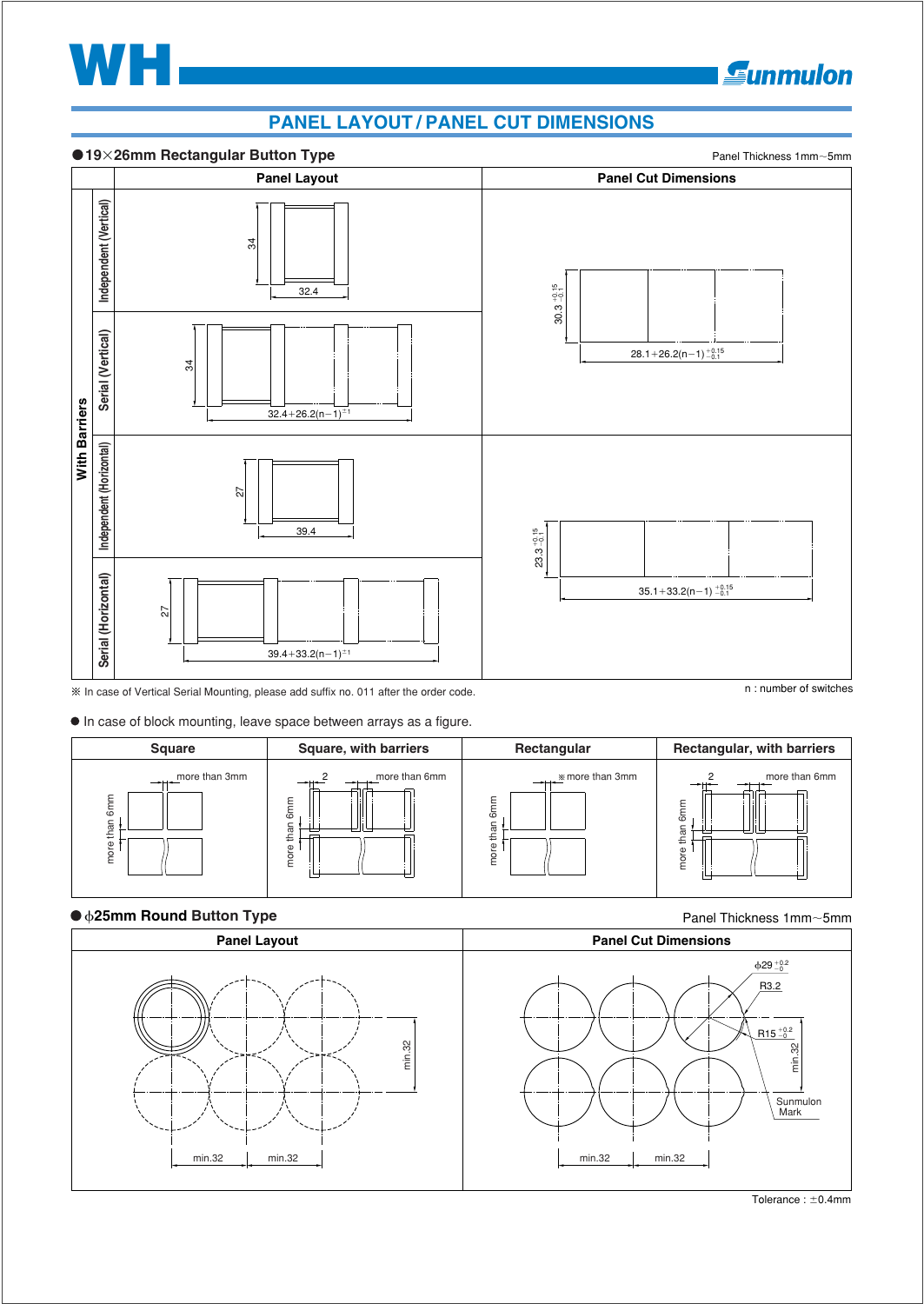### **ACCESSORIES**

### **BARRIERS (Square/Rect.)**

In case of mounting switches in series, Barriers can be used to prevent inadvertent pushing neighbor switch.





Black Gray Center Barrier WH-0738-K WH-0738-G Side Barrier WH-0739-K WH-0739-G PART NO. Short Barrier

| PART NO.                              |           |           |  |  |  |  |  |  |
|---------------------------------------|-----------|-----------|--|--|--|--|--|--|
| Long Barrier                          |           |           |  |  |  |  |  |  |
| <b>Center Barrier</b><br>Side Barrier |           |           |  |  |  |  |  |  |
| <b>Black</b>                          | WH-0741-K | WH-0740-K |  |  |  |  |  |  |
| Grav                                  | WH-0741-G | WH-0740-G |  |  |  |  |  |  |

Long Barrier(For Rectangular long side)





19×26mm Rectangular

.<br>ಹ

 $13.5$ 27.5<br>27.5 14

સ્ટિ

### **GUARD COVER (Square/Rect.)**

Guard Cover prevents inadvertent and unintentional operations. It is impossible to use with Barriers.

|  | 19mm Square |
|--|-------------|
|  |             |



**Dust-Proof Cover (Square/Rect.)**









PART NO.

In case of serial mounting (horizontal mounting only), panel cut dimension to be same as "without barriers".

In case of Guard Cover use, please select type of "without flange".

### Panel Cut Dimensions for Dust-Proof Cover use.



n : number of switches Panel Thickness 1mm~4.5mm

In case of Oil&Water-Proof cover(IP63), plase also use gum packing sheet.(please see next page)

Tolerance :  $\pm$ 0.4mm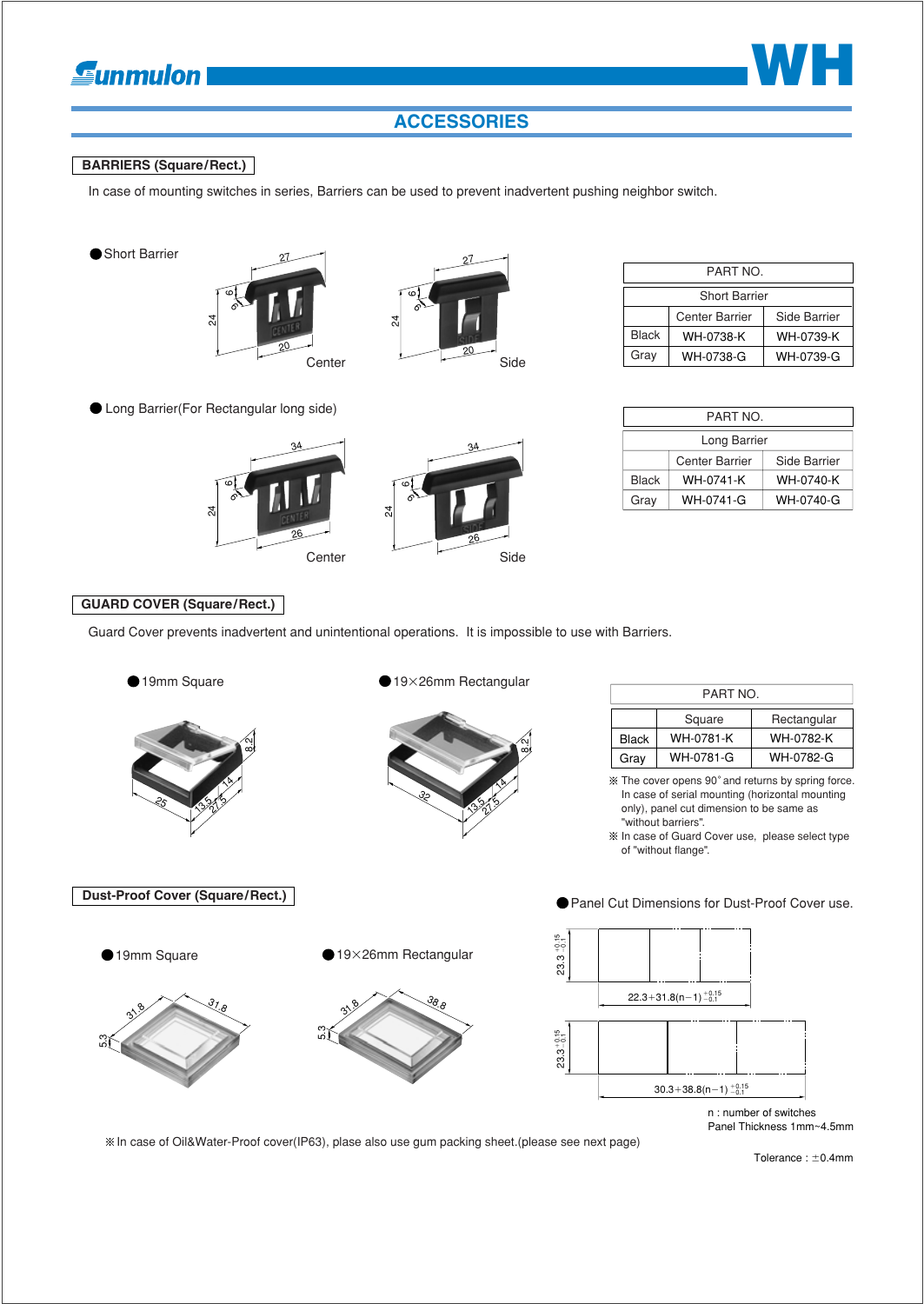

### **ACCESSORIES**

● 19mm Square 19×26mm Rectangular





| PART NO.                 |         |             |  |  |  |  |  |
|--------------------------|---------|-------------|--|--|--|--|--|
|                          | Square  | Rectangular |  |  |  |  |  |
| Dust-Proof Cover         | WH-0783 | WH-0784     |  |  |  |  |  |
| <b>Gum Packing Sheet</b> | WH-0767 | WH-0768     |  |  |  |  |  |

### **REPLACEMENT PARTS**

### **FILTER**

Square Full Face

1

19mm Square **-** *19×26mm Rectangular* + Φ

 $3 \mid 4 \mid 4$ 

Rectangular Full Face

> 6 6

4

25 Round Button Type



 $2\text{-Split (V)}$  2-Split (H)  $\frac{\text{Round}}{\text{Full} \text{F320}}$  2-Split (H)





3-Split (V) 3-Split (H) 3-Split (H) 3-Split (V) 3-Split (H) 4-Split 4-Split 3-Split (V) 3-Split (H) 4-Split

Full Face

### **Please refer No. of figures and following chart.**

Split Face

2 2

| No          |                  |                   | З                     | 4             |             | 6         |                 | 8           |                                      |
|-------------|------------------|-------------------|-----------------------|---------------|-------------|-----------|-----------------|-------------|--------------------------------------|
| Type        | Square Full Face | <b>Split Face</b> | Rectangular Full Face | $2-Split (V)$ | 2-Split (H) | 4-Split   | Round Full Face | 2-Split (H) | 4-Split                              |
| Red         | WH-0705-R        | WH-0713-R         | WH-0706-R             | WH-0715-R     | WH-0714-R   | WH-0716-R | WH-2349-RR      | WH-2350-RR  | WH-2351-RR                           |
| Green       | WH-0705-G        | WH-0713-G         | WH-0706-G             | WH-0715-G     | WH-0714-G   | WH-0716-G |                 |             | WH-2350-GG   WH-2351-GG              |
| Yellow      | WH-0705-Y        | WH-0713-Y         | WH-0706-Y             | WH-0715-Y     | WH-0714-Y   | WH-0716-Y | WH-2349-YY      | WH-2350-YY  | WH-2351-YY                           |
| Milky-White | WH-0705-M        | WH-0713-M         | WH-0706-M             | WH-0715-M     | WH-0714-M   | WH-0716-M |                 |             | WH-2349-MM   WH-2350-MM   WH-2351-MM |

5 6 6 6 6 6 6

5 5